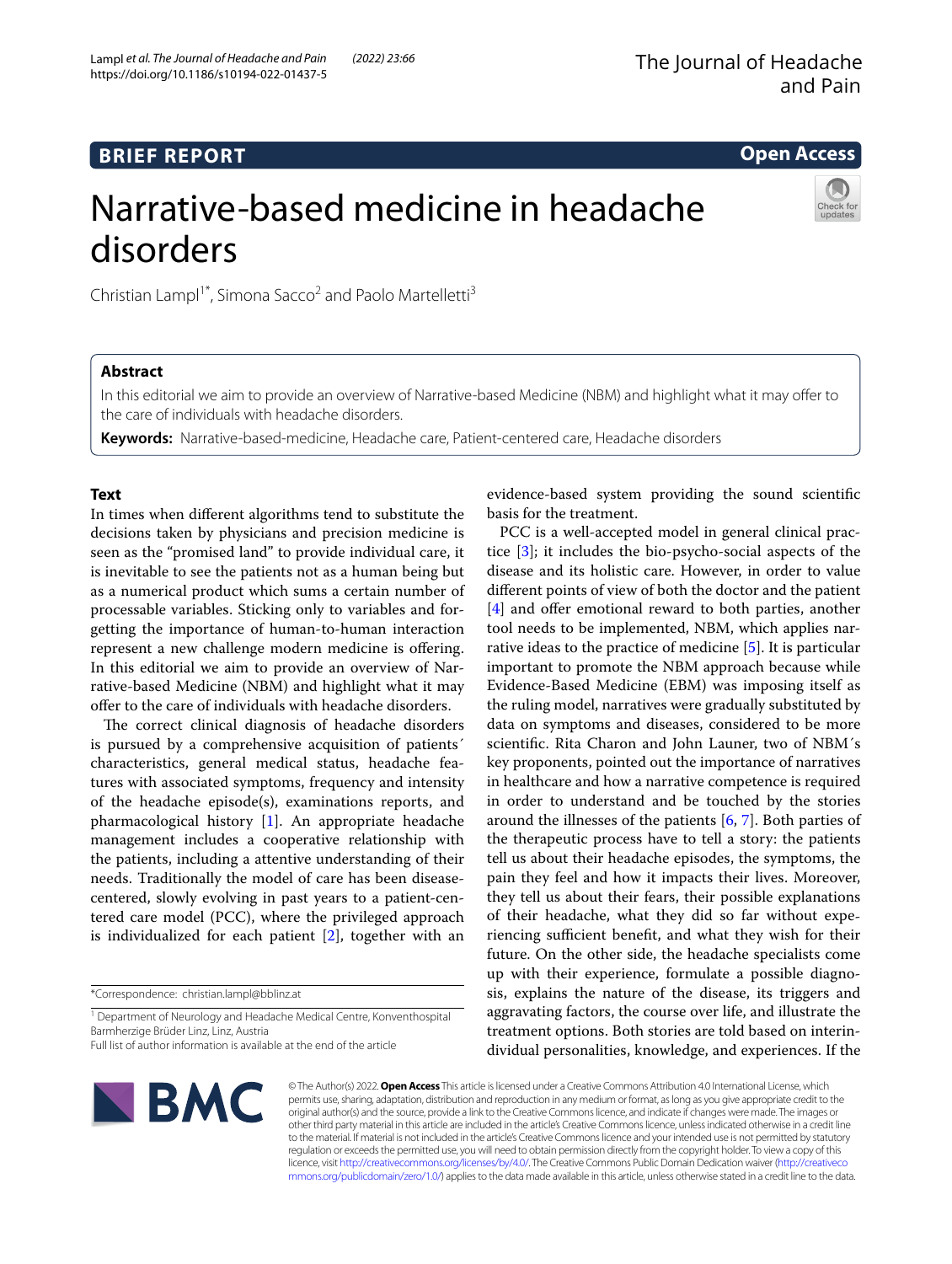physician does not show interest for the patient and gives no empathy for their condition, the patient may not tell the right story and omit emotionally important aspects which deserves care. This may lead to unnecessary examinations and consultations.

During the coversation lots of conscious or unconscious personal interactions are observable. Patients come to the consultation with many variable expectation: "Will the headache specialist listen to me? Is there an interest in my story? Can I tell my story in detail? Will they address my concerns? What will the headache specialist advise me? Will the specialist provide a good solution for my pain?" The headache specialist, on the other hand, might feel uncomfortable while listening to difficult patients, or feeling the pressure of a great number of patients, incorporating co-morbidities and multiple psychosocial efects.

The NBM approach aims to take personal narrative styles into account [[8\]](#page-2-7), recognizing narrative skills as a central part to the practice [\[9](#page-2-8)]. In NBM, description of experiences is an important part of the consultation. The narrative includes not only words, but also silences, physical reactions, gestures. This approach provides a richer experience of patient perspective and needs. While the physicians listen and observe the patients, they understand the patient and learn valued and devalued issues. Good empathy and communication skills are fundamental to any consultation  $[10, 11]$  $[10, 11]$  $[10, 11]$  $[10, 11]$  $[10, 11]$ . Those are not commonly teached at University and mostly learned on the feld. Additionaly, they also rely on the physician background, personality and attitude and even in the same physician they are subject to variations due to emotional status, tiredness, time and physical contraints, personal feelings. In order to apply NBM during the consultation, John Launer identifes 7 principles—the 7 *C*s [[12](#page-2-11)]. *Conversation*, *Curiosity*, *Context*, *Complexity*, *Challenge, Caution*, *Care* [\[13\]](#page-2-12). Throughout these 7 Cs, adherence should be increased. To increase this fundamental need of adherence Rita Chanon defned 4 divides [[14\]](#page-2-13): the "*context of illness"* (a biological phenomenon requiring medical intervention), "*beliefs about disease causality"* (that often difers between the headache specialist and the patient), as well as "*shame, blame and fear*" (headache makes them vulnerable and fearful) and the "*relation to mortality"* (illness as an unexpected event). The foundational models of NBM are crucial in dealing with disparities in headache care due to racial, ethnic, and socioeconomic status. Every clinical decision should be guided by the needs and the values of both parties in the treatment process. NBM allows headache patients to unburden themselves. To achieve that, the headache specialist must focus on the need to understand, rather than the need to solve the headache problem. Active attentive listening is intrinsically therapeutic [[15\]](#page-2-14). Using a narrative approach in daily clinical practice means being open towards patients and their narratives through the use of specifc narrative skills such as:

- Understanding the patients and their experience with the illness;
- The diagnosis must be established and explained in an individual context, avoiding any systematic and standard description of the disease;
- Use of communication skills, such as exploring, conjecturing, planning, active listening and circular questioning [\[16](#page-3-0)];
- Self-reflection.

*"By recognizing that the language of medicine and the language of the patient's world transformed by illness are not the same, the medical humanist creates a communication bridge. And in so doing, provides support to both doctor and patient as they face uncertainty" [[17\]](#page-3-1).*

Migraine is the third highest cause of disability worldwide  $[18]$  $[18]$  $[18]$ , it affects people of all ages, races and ethnicity  $[19]$  $[19]$ . There is a wide evidence that effectively treating migraine reduces the burden of the disease and the risk of medication overuse. Individuals with primary headaches need physicians who understand their disease, provide a clear diagnosis and explanations to symptoms, can reassure them on the nature of their symptoms, can prescribe the most appropriate treatment, and accompany them throughout their illness. NBM might be a very useful tool in the clinical practice of primary headaches. This is particularly true when the sole medical storytelling is the pillar for a correct diagnosis, in absence of reliable biomarkers, as is the case of all primary headaches. It is important that both the headache specialist and the patient are open for a narrative exploration and the headache specialist is trained in communication skills. Headache specialists lean toward a not-perfect biomedical model of e.g. migraine, following an EBM approach of treatment possibilities. But there may be a lack of care for not taking into account migraine patients' apprehensions and needs, concentrating only on the numerical data on headache days, analgesics intake, disability scores. Co-morbidity is increasing and becomes more prevalent and EBM does not work well in multiple conditions and in giving a complex bidirectional clinical lectures, as for example in the relationship migraine/depression [\[20](#page-3-4)]. While PCC is found to be especially effective in managing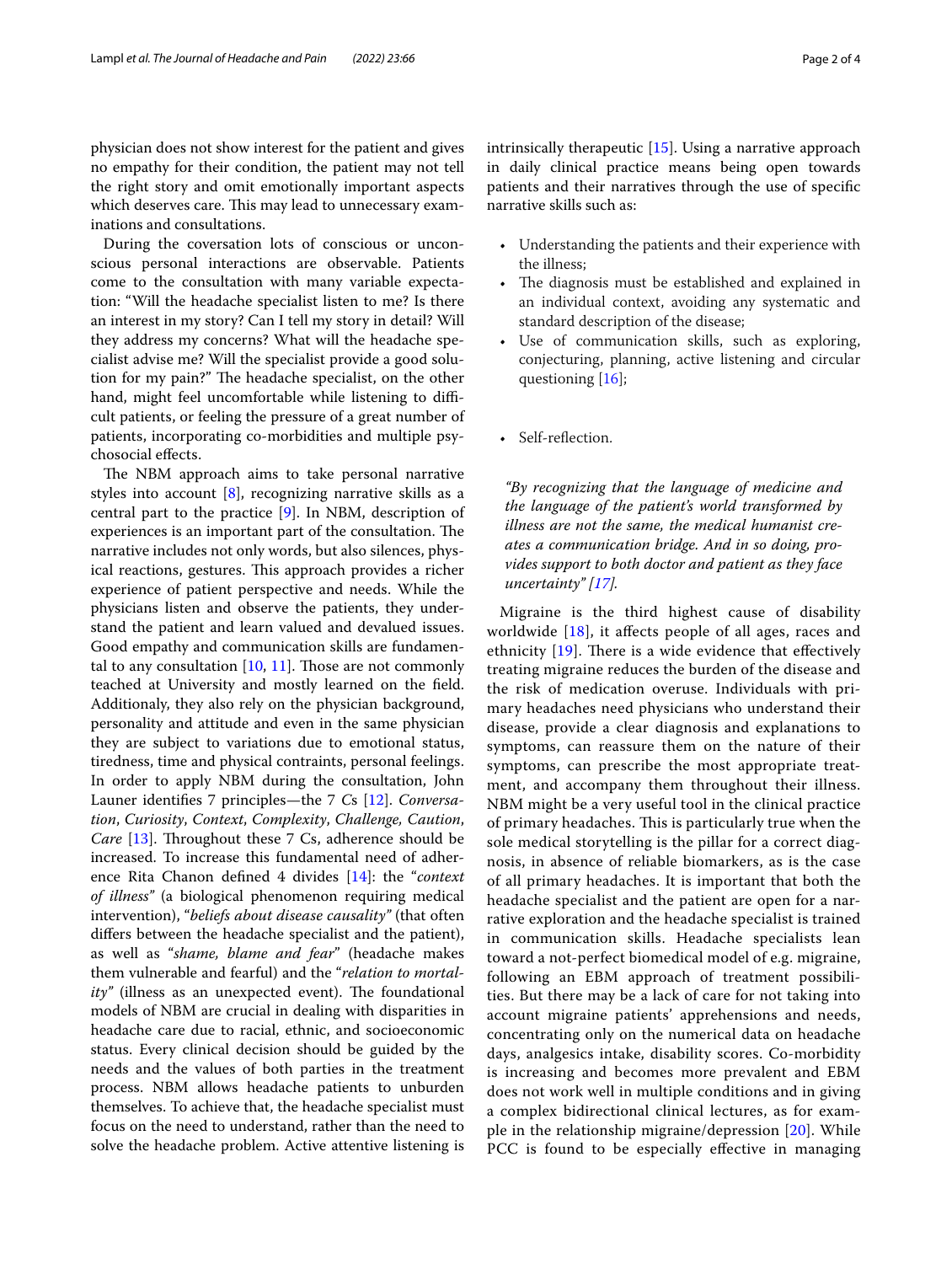co-morbidites [[21\]](#page-3-5), NBM is also relevant since listening to patient's narratives is benefcial for both doctor and patient [[22\]](#page-3-6) and it helps building a strong relationship. Narratives could then fll the gap between the large amount of data coming from randomized-controlled studies and the ability of the physicians to apply this knowledge to a single case. Therefore, EBM and NBM should be applied in complementary terms [[23](#page-3-7)]. EBM alone cannot help patients in their emotional aspects. Physicians have to improve their skills in recognizing the plights of the individuals they are caring, to extend empathy toward them and to be honest in the not uncommon situations were the disease is difficult-totreat and refractory to medical treatments [[24](#page-3-8)]. NBM can offer better rewards to physicians and health care providers in general by enhancing human interactions and having patients more satisfed and emotionallyclosed. Indeed application of NBM may be a powerful therapeutic instrument itself and favor patient engagement, compliance by also favoring any placebo efect of treatments and reducing the nocebo effect. The hypothesis to be tested in primary headache care is that physicians equipped with the skills for a NBM approach achieve better outcomes in managing patients than those not equipped with a NBM approach.

In order to pursue a NBM approach, we must also take into account the current rules in the National Health Systems regarding time slots for the length of a visit, the enormity of the patients who require headache consultations and the consequent formation of waiting lists that creates disparities and favors chronicization and self -medication overuse, and cause patients' expectations to grow dramatically. These barriers must be flled also by active and exstensiv involvement of a multidisciplinary team with diferent expertise which may help to allocate enough time for a NBM approach. This approach is fundamental in an epidemiological context that tends to see headaches grow globally [\[25](#page-3-9)] and which must appropriately and non-exclusively use models for assessing disability in the various personal, social and occupational domains [[26\]](#page-3-10).

Adequate mutual listening between doctor and patient, not just unidirectional, can reinforce therapeutic adherence [[27\]](#page-3-11), increase the physicians' capacity for deprescription [[28](#page-3-12)], favor a multidisciplinary intervention that is still experienced as a mere act of delegation [[29](#page-3-13)] and facilitate telehealthcare contacts to maintain the continuity of a personalized relationship [\[30](#page-3-14), [31](#page-3-15)].

#### **Acknowledgements**

Not applicable

#### **Authors' contributions**

The authors contributed equally and approved the fnal version.

# **Funding**

None.

### **Availability of data and materials**

Not applicable.

#### **Declarations**

#### **Ethics approval and consent to participate**

Not applicable.

#### **Competing interests**

The authors declare that they have no competing interests.

#### **Author details**

<sup>1</sup> Department of Neurology and Headache Medical Centre, Konventhospital Barmherzige Brüder Linz, Linz, Austria. <sup>2</sup> Department of Biotechnological and Applied Clinical Sciences, University of L'Aquila, L'Aquila, Italy.<sup>3</sup> Department of Clinical and Molecular Medicine, Sapienza University of Rome, Rome, Italy.

#### Received: 25 April 2022 Accepted: 4 June 2022 Published online: 11 June 2022

#### **References**

- <span id="page-2-0"></span>1. Eigenbrodt AK, Ashina H, Khan S, Diener HC, Mitsikostas DD, Sinclair AJ, Pozo-Rosich P, Martelletti P, Ducros A, Braschinsky M, Lantéri-Minet M, Sanchez del Rio M, Daniel O, Özge A, Mamedbeyli A, Arons M, Skorobogatykh K, Romanenko V, Terwindt GM, Paemeleire K, Sacco S, Reuter U, Lampl C, Schytz HW, Katsarava Z, Steiner TJ, Ashina M (2021) Diagnosis and management of migraine in ten steps. Nat Rev Neurol 17:501–514
- <span id="page-2-1"></span>2. Anderson RM, Funnell MM (2005) Patient empowerment: refections on the challenges of fostering the adoption of a new paradigm. Patient Educ Couns 57:153–157
- <span id="page-2-2"></span>3. Stewart M, Brown JB, Weston WW, McWhinney IR, McWilliam CL, Freeman TR (2014) Patient-centered medicine. Transforming the clinical method. In, 3rd edn. Radclife Publishing, Abingdon, UK
- <span id="page-2-3"></span>4. Fioretti C, Mazzocco K, Riva S, Oliveri S, Masiero M, Pravettoni G (2016) Research studies on patients' illness experience using the narrative medicine approach: a systematic review. BMJ Open 6(7):e011220
- <span id="page-2-4"></span>5. Launer J, Narrative-based primary care. A practical guide, (2002) Abingdon. Radclife Medical Press, UK
- <span id="page-2-5"></span>6. Charon R, Hermann N, Devlin MJ (2016) Close reading and creative writing in clinical education: teaching attention, representation, and afliation. Acad Med 91(3):345–350
- <span id="page-2-6"></span>7. Launer J. A narrative approach to mental health in general practice (1998) In: Greenhalgh T, Hurwitz B, editors. Narrative based medicine. Dialogue and discourse in clinical practice. London, UK:BMJ Books; pp 93–102.
- <span id="page-2-7"></span>8. Sinnott C, Mc Hugh S, Browne J, Bradley C (2013) GPs' perspectives on the management of patients with multimorbidity: systematic review and synthesis of qualitative research. BMJ Open 9(3):e003610
- <span id="page-2-8"></span>9. Kalitzkus V, Matthiessen PF (2009) Narrative-based medicine: potential, pitfalls and practice. Perm J;(1):80–86.
- <span id="page-2-9"></span>10. Launer J. Training in narrative-based supervision: conversations inviting change (2013) In: Sommers LS, Launer J, editors. Clinical uncertainty in primary care. The challenge of collaborative engagement*.* New York, NY: Springer; pp 163–176.
- <span id="page-2-10"></span>11. Silverman J, Kurtz S, Draper J (2005) Skills for communicating with patients*.* In, 2nd edn. CRC Press, Boca Raton, FL
- <span id="page-2-11"></span>12. Launer J. Training in narrative-based supervision: conversations inviting change (2013) In: Sommers LS, Launer J, editors. Clinical uncertainty in primary care. The challenge of collaborative engagement. New York, NY: Springer; pp 163–176.
- <span id="page-2-12"></span>13. Zaharias G (2018) What is narrative-based medicine? Narrative-based medicine 1. Can Fam Physician 64(3):176–180
- <span id="page-2-13"></span>14. Charon R (2009) Narrative medicine as witness for the self-telling body. J Appl Commun Res 37(2):118–131
- <span id="page-2-14"></span>15. Myers KR (2008) A perspective on the role of stories as a mechanism of meta-healing. In: Rudnytsky PL, Charon R (eds) Psychoanalysis and